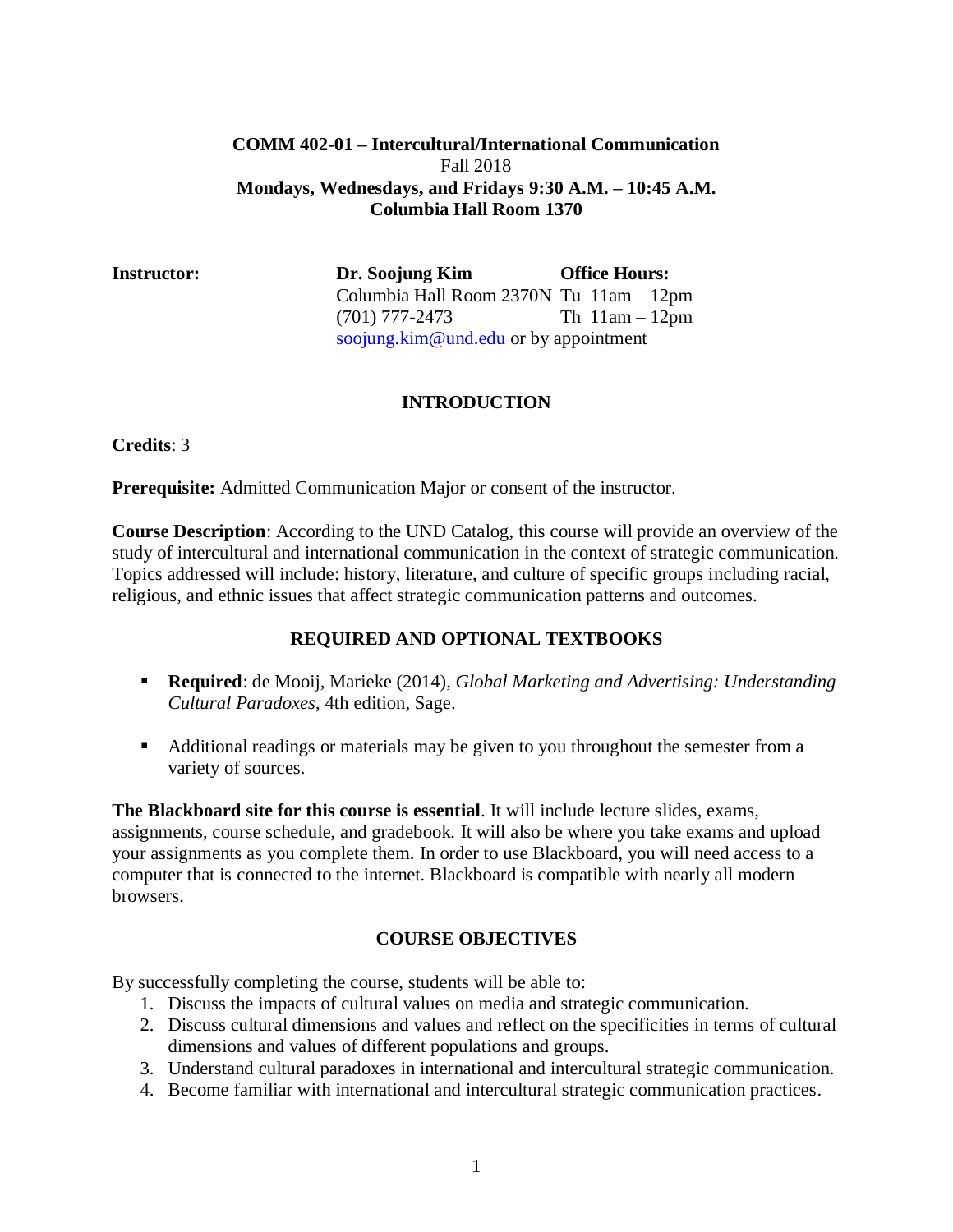This is an Essential Studies Social Sciences course, and as such involves the study of the behavior and cultures of humans – individually or in groups. This course will involve empirical analysis in order to evaluate and make predictions or draw conclusions about human behavior; the interpretations you arrive at in this course will come via induction, deduction, or a combination of both.

- ES courses in the social sciences introduce students to human behavior.
- ES courses also introduce students to some of the methodologies through which conclusions in the various disciplines are reached: probabilistic explanatory models, case studies, censuses, historical document analysis, oral histories, ethnographies, surveys, participant observations, analysis of material evidence (artifacts), experiments or quasiexperiments.

#### Essential Studies Learning Goals:

1. This course addresses the Essential Studies learning goal of Critical Inquiry & Analysis. This means it will focus on collecting and analyzing information to reach conclusions based on evidence.

More specifically, inquiry should be thought of as a systematic process of exploring issues, objects, or works through the collection and analysis of evidence that results in informed conclusions or judgments. Analysis is the process of breaking complex topics or issues into parts to gain a better understanding. You should expect to focus on these intellectual skills as part of this course.

2. This course addresses the Essential Studies learning goal of Intercultural Knowledge and Skills. This means it is about acquiring the knowledge, skills, and attitudes needed to interact successfully with others from different backgrounds and being able to apply that understanding to contemporary issues.

More specifically, intercultural knowledge and skills foster the capacity to meaningfully engage with the perspectives of people whose cultures and identities are different from your own. To meaningfully engage with others' perspectives, you must be aware of how those perspectives are shaped by larger social structures, by issues of contemporary importance, and by issues that arise in global society. You should expect to focus on these intellectual skills as part of this course.

3. This course addresses the Essential Studies learning goal of Oral Communication. This means it is about presenting information (formally or informally) in various settings and to various audience sizesto achieve some purpose, such as to increase the listeners' knowledge, to foster their understanding of a topic, or to promote a change in their attitudes, values, beliefs, or behaviors. You can expect to work on these skills in this course.

4. This course addresses the Essential Studies learning goal of Information Literacy. This means it is about being able to find necessary information, understanding where that information comes from, and evaluating and using that information appropriately.

More specifically, information literacy is the set of integrated abilities encompassing the reflective discovery of information, the understanding of how information is produced and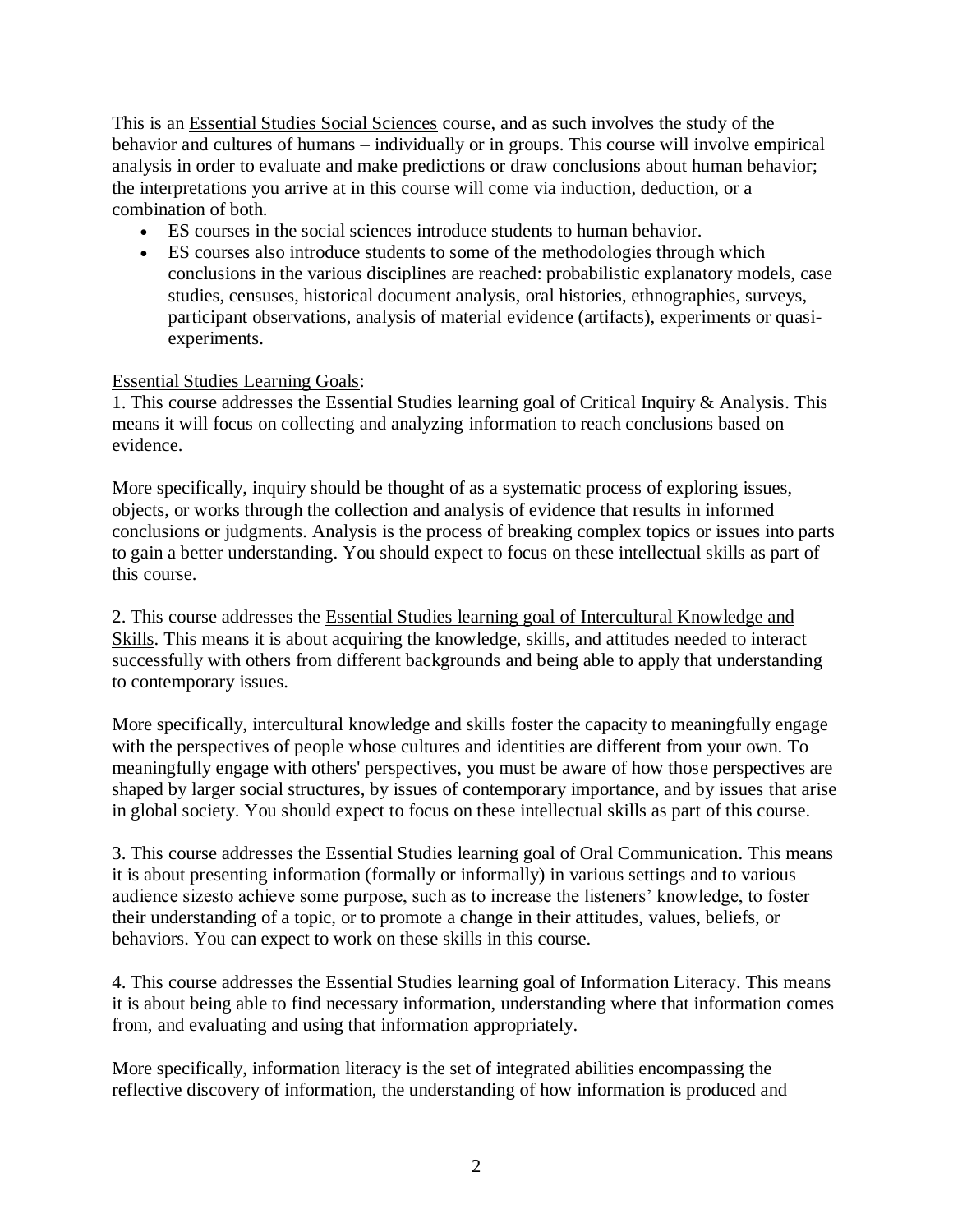valued, and the use of information in creating new knowledge and participating ethically in communities of learning. You should expect to focus on these intellectual skills as part of this course.

5. This course addresses the Essential Studies learning goal of Written Communication. This means it is about developing and expressing ideas in writing or with a mix of words, data, and images. You can expect to work in different genres and styles of writing as you develop your written communication skills in this course.

# **COURSE REQUIREMENTS**

**Intercultural/International Strategic Communication Message Analysis**: Please refer to the Intercultural/International Strategic Communication Message Analysis instructions posted on Blackboard for detailed instructions (**100 points**).

**Intercultural/International Brand Analysis**: Please refer to the Intercultural/International Brand Analysis instructions posted on Blackboard for detailed instructions (**100 points**).

**Intercultural/International Event Report**: Attend any local international/intercultural event and submit a report. Any event involving people from countries or cultural groups different from yours works. In the report, you must include the following: (1) information about the event you attended (e.g., name of the event, date, location, history, purpose, etc.) (2) a photo of yourself at the event, and (3) your reflection/observations (e.g. something you learned from the event, something unexpected, etc.). The report must be typed in 12-point font and double-spaced with 1-inch margins and should be no longer than 4 pages (excluding photos) (**50 points**).

**Lecture Summary Notes**: After listening to recorded lectures, write and submit a 2-page (single-spaced, 1-inch margins) summary note for each lecture (**90 points = 10 point x 9**).

**Reflection Papers:** Two guest lectures are scheduled in this class. After attending each guest lecture, write and submit a 3-page (double-spaced, 1-inch margins) reflection paper for each guest lecture. Each paper should succinctly summarize the guest lecture and your thoughts or observations (**100 points**).

**Individual Presentation:** Please refer to the Individual Presentation instructions posted on Blackboard for detailed instructions (**30 points**).

## **Team Projects**

The objective of overall team projects is to gain an understanding of a selected country.

**Team Paper Part I:** The objectives of Team Paper Part I are: (1) to provide an understanding of the selected country and (2) to plan in-depth interviews with those who are from and/or have lived in the selected country. *Please refer to the Team Paper Part I Guideline posted on Blackboard for detailed instructions* (**50 points**).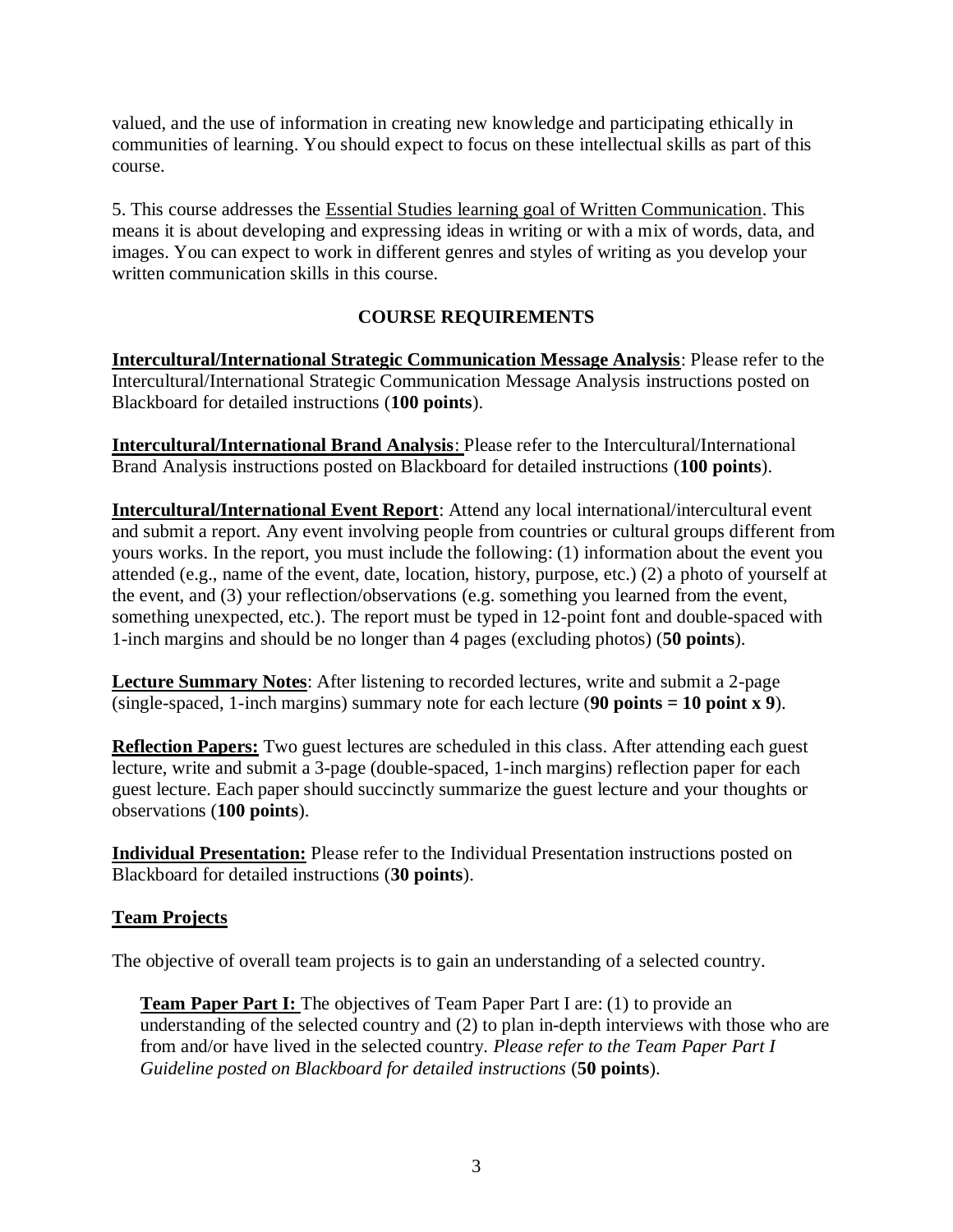**Final Team Paper:** For the final paper, you will conduct at least 5 in-depth interviews with people who are from and/or have lived in the selected country. The objectives of Final Team Paper are: (1) to revise and update the Team Paper Part I and (2) improve an understanding of the selected country. *Please refer to the Final Team Paper Guideline posted on Blackboard for detailed instructions* (**100 points**).

**Final Team Presentation:** Each team will do the presentation of the final paper. All teams will present on the final presentation day. Please feel free to divide the work, but everyone in the team should speak. Each team should aim about 15 minutes of content and 5 minutes of Q&A session. The dress code is business casual (**50 points**).

**Peer Evaluation:** Peer evaluation is related to the extent to which you actively participate in team projects over the semester. Your score will be based on your team members' peer evaluation. The first peer evaluation will need to be submitted after completing the Team Paper Part I and the second peer evaluation will need to be submitted after completing the Final Team Paper **(40 points)**.

**Exams:** You will have to complete midterm and final exams. All exams will include some combination of multiple-choice and true/false questions, short answer, and essay questions. We will devote an in-class meeting session to reviewing material before each exam. Both exams will be take-home, open-notes, and you will have to complete them in one 2-hour sitting. There is no need for proctoring, but you may not work with another person.

*Midterm Exam*: The midterm exam will test you on de Mooij Chapters 1, 3, 4, and 5 (**100 points**).

*Final Exam*: The final exam will test you on de Mooij Chapters 1, 3, 4, and 5 and 7 through 11 **(100 points)**.

Make-up exams will be given for three situations **ONLY**:

- 1. Personal or family health conditions, certified by a physician or counselor and approved by the instructor;
- 2. Personal or family legal conditions, warranting your attention during the scheduled exam time and certified by an attorney or judge and approved by the instructor; or
- 3. University business certified by a University official and approved by the instructor.

If you cannot take the exam during the scheduled week, arrangements should be made with the instructor at least **ONE WEEK before** the scheduled week. Failure to do so will result in **the reduction of 20% of the total score** for the exam.

Please do not ask for exceptions other than these. Keeping up with grades is your responsibility. Please check the instructor if you have a problem or need an exception.

**Attendance:** Attendance will be taken regularly at the start of class until Week 16. Each attendance is worth **2 points**. Late arrival, which can be defined as arrival after checking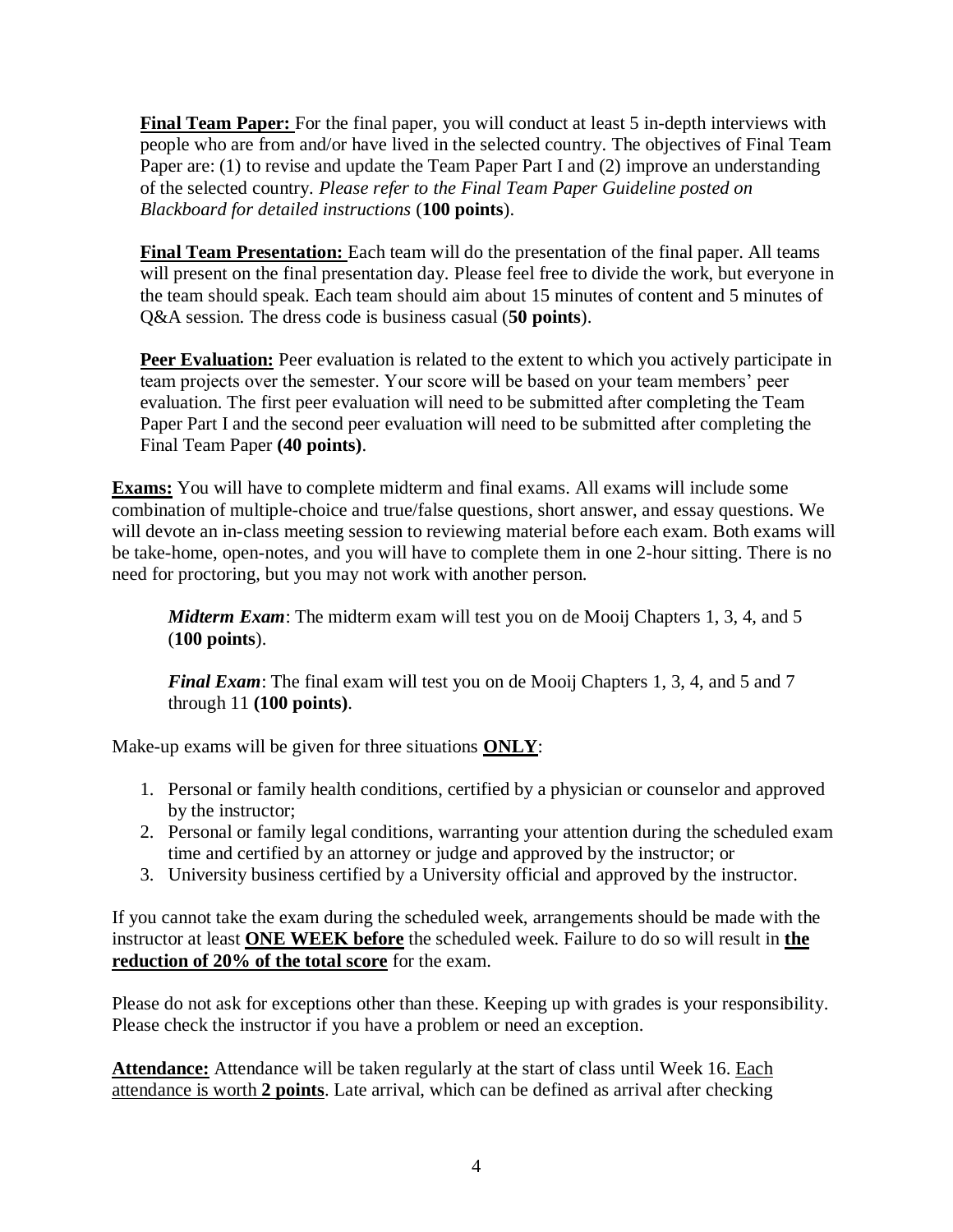attendance, counts 1 point. The total attendance points will be 50 points (2 points  $\times$  25 in-class meetings). If the instructor does not check attendance, all students automatically receive 2 points for the attendance of that day. If you miss more than 30 minutes of class by arriving late or leaving early, you will be counted as absent from class that day. There are no excused or unexcused absences. However, students will not be penalized for absence during the session due to unavoidable or legitimate circumstances, which must be documented. Such circumstances include verified illness, participation in intercollegiate athletic events, subpoenas, jury duty, military service, bereavement, and religious observances. Such circumstances do not include voting in local, state, or national elections **(50 points)**.

#### **You have to take responsibility for your decisions, including missing points for class participation, lectures, or extra credit if you decide to be absent.**

**Class Participation:** Throughout the semester we will have various class participations. These participations will include each student's contribution to team projects and class discussions. These are given in order to help facilitate student learning and to foster student-teacher interaction. Instructor's evaluations will be included here as well **(40 points)**.

# **GRADING POLICY**

#### **Final Grade**:

| <b>Assignments</b>                                                   | <b>Points</b> |
|----------------------------------------------------------------------|---------------|
| Midterm Exam                                                         | 100           |
| Final Exam                                                           | 100           |
| Lecture Summary Notes (9 x 10 points)                                | 90            |
| Reflection Papers (2 x 50 points)                                    | 100           |
| Intercultural/International Strategic Communication Message Analysis | 100           |
| <b>Intercultural/International Brand Analysis</b>                    | 100           |
| <b>Intercultural/International Event Report</b>                      | 50            |
| <b>Individual Presentation</b>                                       | 30            |
| <b>Team Projects</b>                                                 |               |
| Team Paper Part I                                                    | 50            |
| Peer Evaluation I                                                    | 20            |
| Final Team Paper                                                     | 100           |
| Peer Evaluation II                                                   | 20            |
| <b>Final Team Presentation</b>                                       | 50            |
| Attendance $(25 \times 2 \text{ points})$                            | 50            |
| <b>Class Participation</b>                                           | 40            |
| TOTAL                                                                | 1,000         |

**Writing Assignments**: All writing assignments must be typed, double-spaced and in 12 point type (Times New Roman) with 1-inch margins. Unless individual permission is granted prior to the due date, all writing assignments must be uploaded to Blackboard **by the end of the week on which it is due**. Please see the course schedule on the syllabus for information about due dates and times of each individual assignment.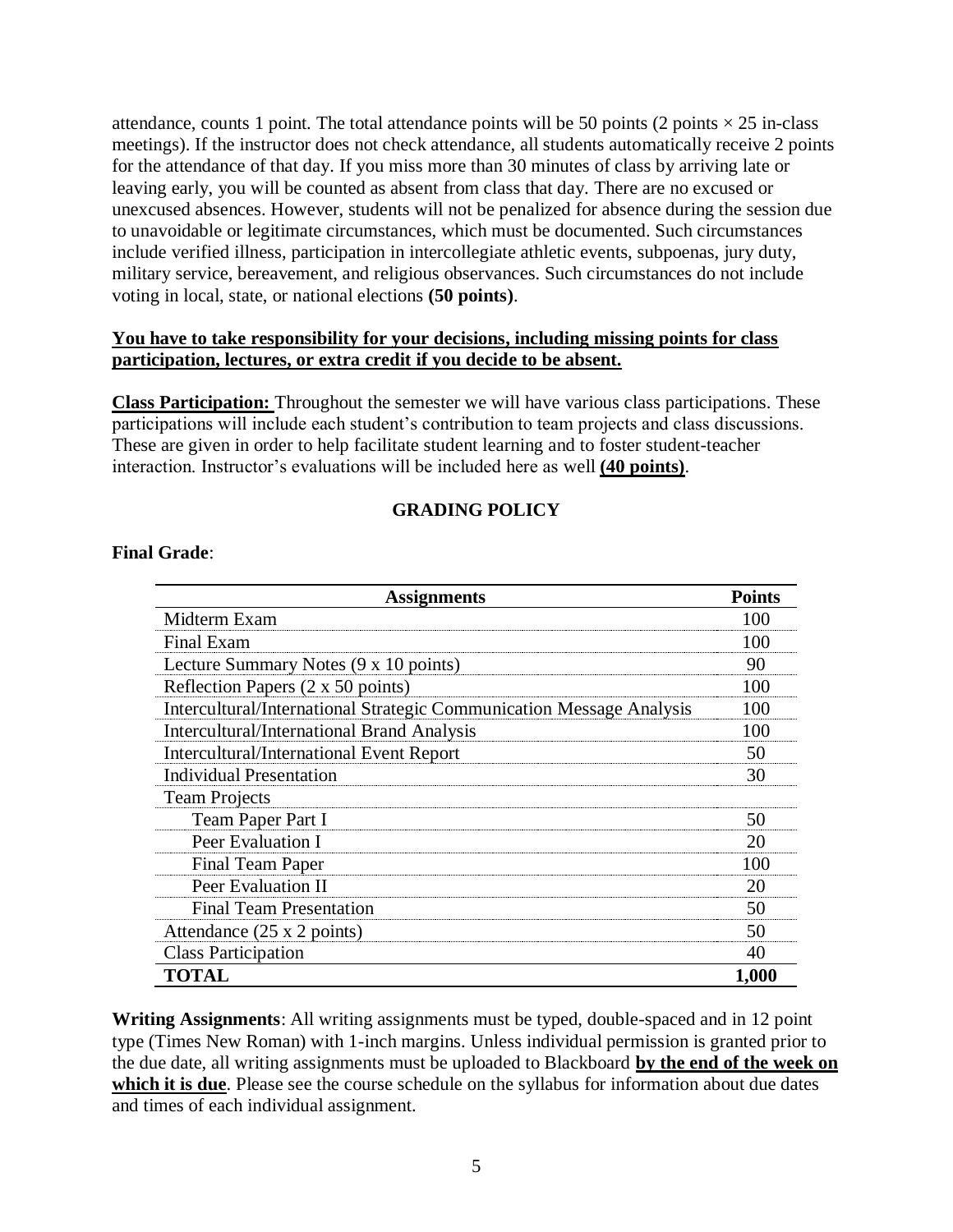**Grade Distribution**: Grades will be given on an absolute scale. This means that your grades will be based only on your accomplishments and that you are not in competition with other students for grades in this course.

#### **Grading Standard**:

- A: Achievement that is outstanding relative to the level necessary to meet course requirements.
- B: Achievement that is significantly above the level necessary to meet course requirements.
- C: Achievement that meets course requirements in every respect.
- D: Achievement that is worthy of credit even though it fails to meet fully the course requirements.
- F: Represents failure and signifies that the work was either completed but at a level of achievement that is not worthy of credit or was not completed.
- I (Incomplete): assigned at the discretion of the instructor. An incomplete grade will be considered only when documented, extraordinary circumstances beyond control, or ability to anticipate, prohibit timely completion of the course requirements. **Incomplete grades are rare.** Requires a written agreement between instructor and student.

| A       | R    |    | D    |         |
|---------|------|----|------|---------|
| $>90\%$ | - 80 | 70 | 60 - | 0-59.99 |

**Calculating the Final Grade:** The maximum score you can earn from this course is 1,000 points. Additionally, extra credit opportunities will be provided over the course of the semester. Your final grade percentage will be calculated based on the following formula: **(Points earned from course requirements + extra credit points) \* 100 / 1000 points**

Suppose that at the end of the semester, you earn 900 points (out of 1,000 points) from course requirements and 5 extra credit points. Then your final percentage will be:  $(900 + 5) \times 100$  /  $1000 = 90.5\%$ 

**Late Assignments**: Late assignments will be penalized 20% for each week, up to two weeks. No assignment will be accepted after two weeks passed.

**Make-up Policy**: Students will not be penalized for absence during the session due to unavoidable or legitimate circumstances, which must be documented. Such circumstances include verified illness, participation in intercollegiate athletic events, subpoenas, jury duty, military service, bereavement, and religious observances. Such circumstances do not include voting in local, state, or national elections. Make-up assignments must be completed within one week of the due date. The instructor must be notified of excused absences within 48 hours of the absence.

**Coursework Resubmission**: Assignments are only eligible for resubmission in extraordinary circumstances and with the permission of the instructor.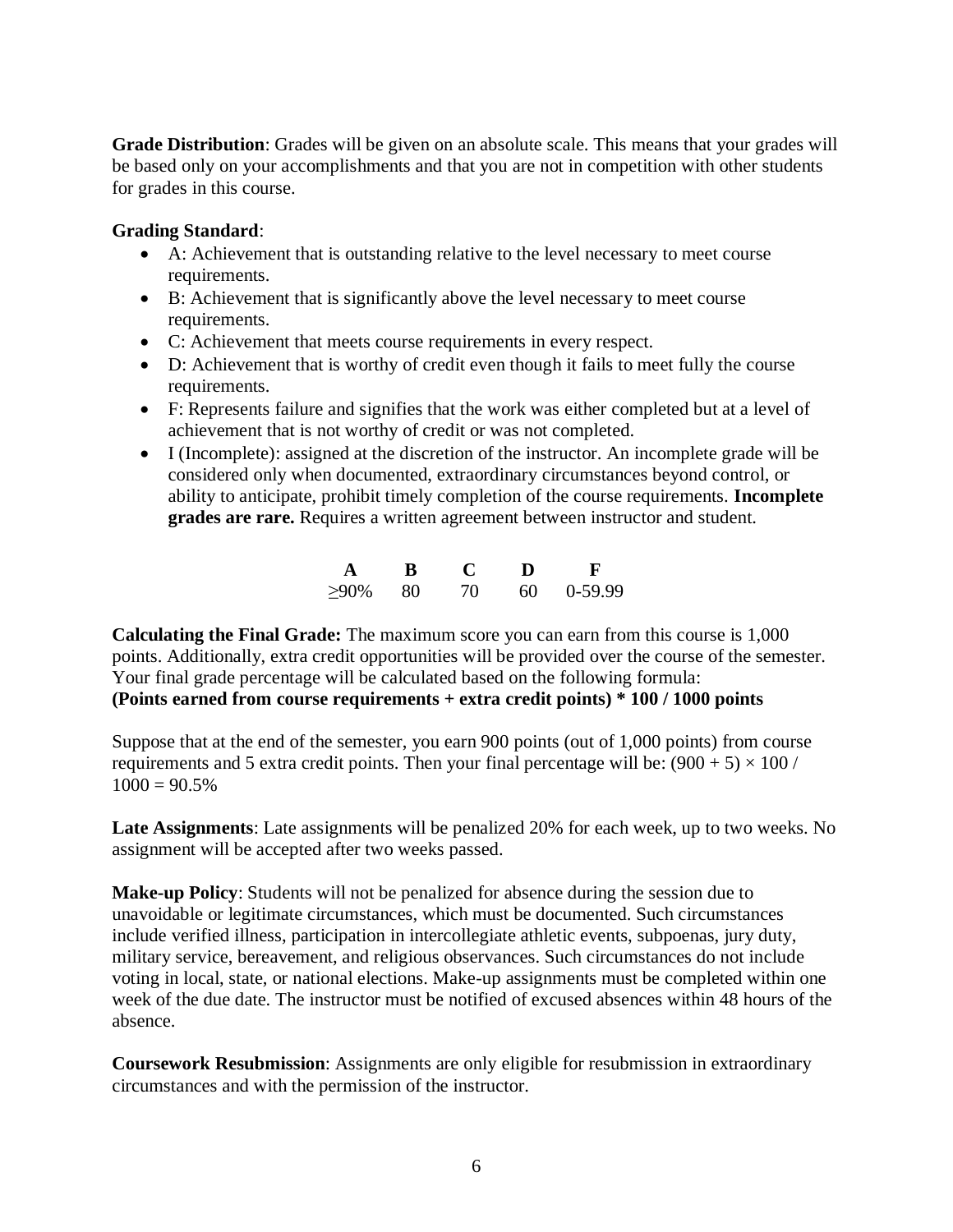**Grade Changes**: Grade inquiries and challenges must follow the following rules and procedures:

- (1) All grade inquiries and challenges must be made **within two weeks** of when an assignment is returned in class. Grade inquiries or challenges made after this period will not be accepted.
- (2) Before talking with the instructor, you must submit, **in writing**, to the instructor, a wellconstructed explanation of why you believe your grade should be changed. This may be submitted via e-mail. No action regarding your grade will be taken without this written justification. If you simply need clarifications, you may talk with the the instructor to discuss that. You may then submit your justification should you feel dissatisfied.

#### **ADDITIONAL POLICY REMINDERS**

**Workload Policy**: One undergraduate credit represents three hours of academic work per week, averaged over the session, in order to complete the work of the course to achieve an average grade. Thus, a three credit course is equivalent to roughly 9 hours of work per week (3 hours inside the classroom and 6 hours outside of it).

**General Expectations and Extra Credit**: Students are responsible for all information disseminated in class and all course requirements, including deadlines and examinations. A student is not permitted to submit extra work in an attempt to raise his or her grade unless the instructor has specified at the outset of the class such opportunities will be afforded to all students. Extra credit, beyond the attendance bonus, will be offered only when it advances the course objectives, and it will not disadvantage students electing not to participate in extra credit opportunities.

**Appropriate Use of Class Notes**: Taking notes is a means of recording information but more importantly of personally absorbing and integrating the educational experience. However, broadly disseminating class notes beyond the classroom community or accepting compensation for taking and distributing classroom notes undermines instructor interests in their intellectual work product while not substantially furthering instructor and student interests in effective learning. Such actions violate shared norms and standards of the academic community.

**Scholastic Dishonesty**: University of North Dakota takes a strong stance against Scholastic Dishonesty. Scholastic Dishonesty includes, but is not limited to, cheating on a test, plagiarism, collusion, fabrication, or facilitating any such act. For purposes of this section, the following definitions apply:

(1) **Cheating** on a test includes, but is not restricted to: 1) Copying from another student's test; 2) Possessing or using material during a test not authorized by the person giving the test; 3) Collaborating with or seeking aid from another student during a test without authority; 4) Knowingly using, buying, selling, stealing, transporting, or soliciting in whole or in part the contents of an unadministered test; 5) Substituting for another student or permitting another student to substitute for oneself to take a test; and 6) Bribing another person to obtain an unadministered test or information about an unadministered test.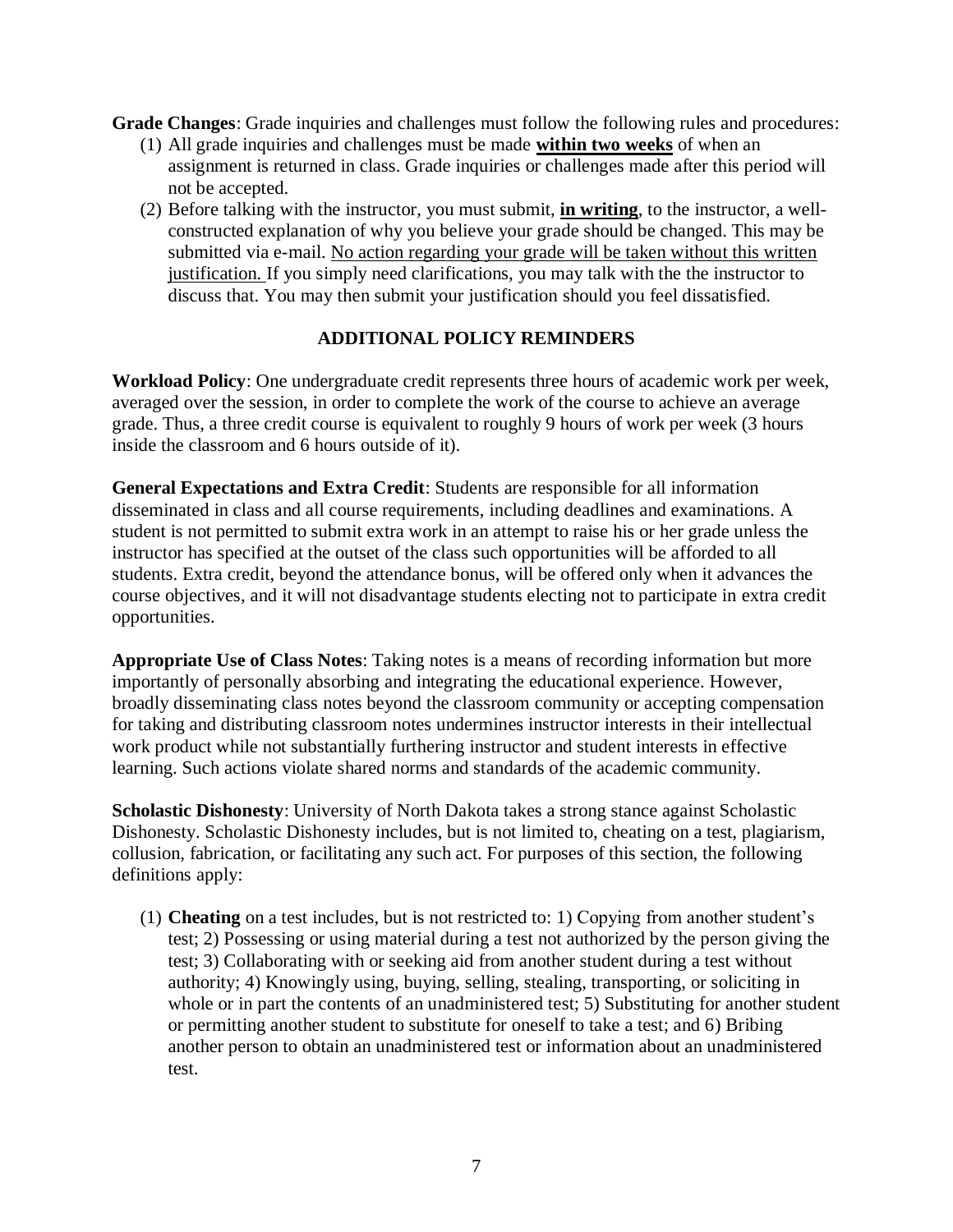- (2) **Plagiarism** means the appropriation, buying, receiving as a gift, or obtaining by any means another person's work and the unacknowledged submission or incorporation of it in one's own work. This includes appropriation of another person's work by the use of computers or any other electronic means.
- (3) **Collusion** means the unauthorized collaboration with another person in preparing written work offered for credit.
- (4) **Fabrication:** Unauthorized falsification or invention of any information or citation in an academic exercise.

To be clear: Going online and taking information without proper citations, copying parts of other student's work, creating information for the purposes of making your paper seem more official, or anything involving taking someone else's thoughts or ideas without proper attribution is **academic misconduct**. If you work together on an assignment when it is not allowed, it is **academic misconduct**. If you have a question about an assignment, please come see me to clarify. Any cases of academic misconduct will be reported for violating the academic honesty requirements in the student handbook. They will also result in failure for the course. Remember – ignorance is NOT a defense. All Students are subject to the University of North Dakota Code of Student Life, including, but not limited to, issues of Scholastic Dishonesty.

**Disabilities**: To get confidential guidance and support for disability accommodation requests, students are expected to register with DSS at www.UND.edu/disabililty-services/, 180 McCannel Hall, or 701.777.3425.

**Sale of Notes**: Lectures given in this class are the property of the instructor. They may not be recorded without prior permission from the instructor. They may not be used for any commercial purpose. This includes the sale of notes to a retail distributor who reproduces them for resale to other students. Students found to be in violation of this policy may be subject to discipline under University policies.

**Notice of Nondiscrimination:** It is the policy of the University of North Dakota that no person shall be discriminated against because of race, religion, age, color, gender, disability, national origin, creed, sexual orientation, gender identity, genetic information, marital status, veteran's status, or political belief or affiliation and the equal opportunity and access to facilities shall be available to all. Concerns regarding Title IX, Title VI, Title VII, ADA, and Section 504 may be addressed to Donna Smith, Director of Equal Employment Opportunity/Affirmative Action and Title IX Coordinator, 401 Twamley Hall, 701.777.4171, und.affirmativeactionoffice@UND.edu or the Office for Civil Rights, U.S. Dept. of Education, 500 West Madison, Suite 1475, Chicago, IL 60611 or any other federal agency.

**Reporting Sexual Violence:** If you or a friend has experienced sexual violence, such as sexual assault, domestic violence, dating violence or stalking, or sex-based harassment, please contact UND's Title IX Coordinator, Donna Smith, for assistance: 701.777.4171; donna.smith@UND.edu; or go to http://und.edu/affirmative-action/title-ix.

**Faculty Reporting Obligations Regarding Sexual Violence:** It is important for students to understand that faculty are required to share with UND's Title IX Coordinator any incidents of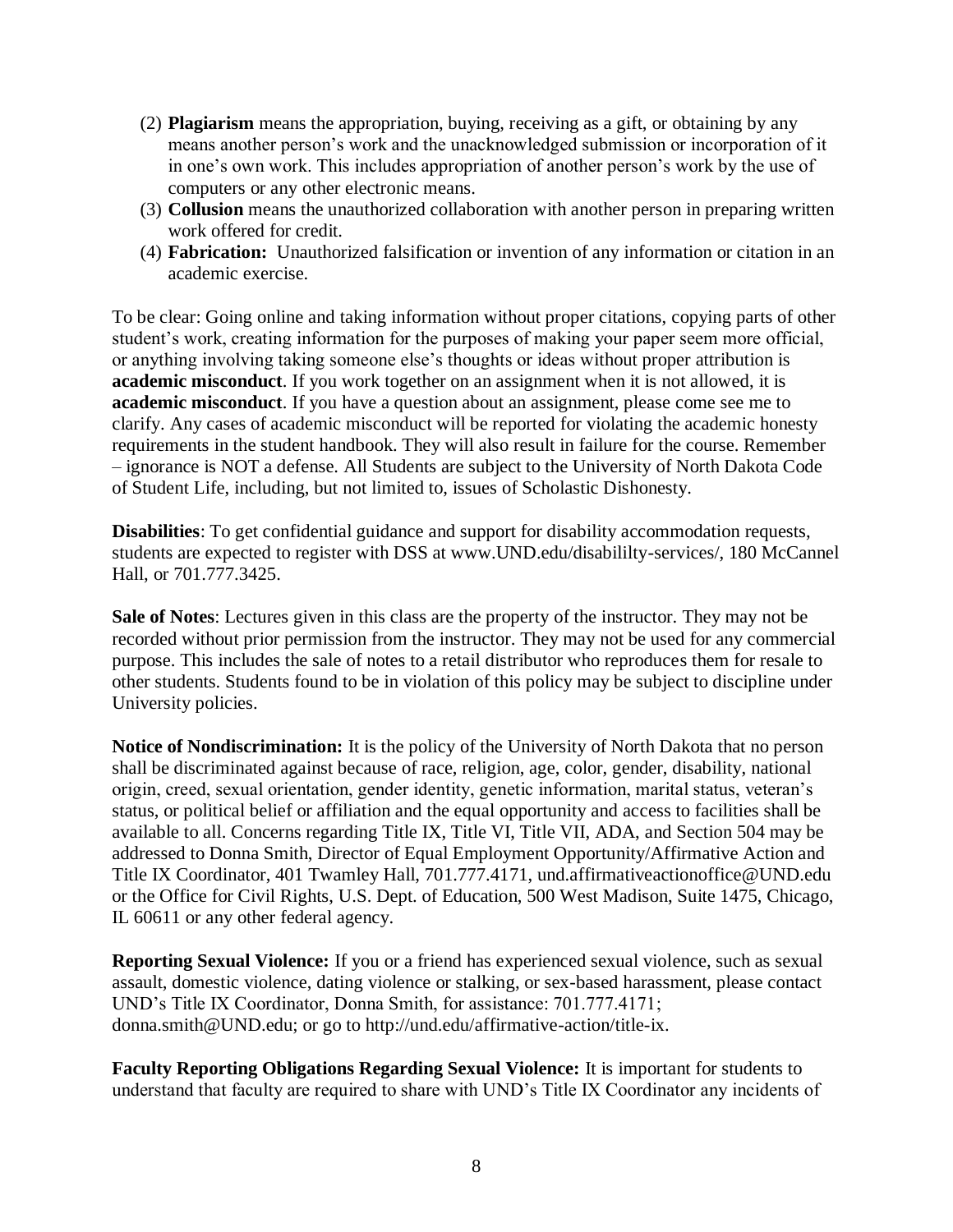sexual violence they become aware of, even if those incidents occurred in the past or are disclosed as part of a class assignment. This does not mean an investigation will occur if the student does not want that, but it does allow UND to provide resources to help the student continue to be successful at UND. If you have been the victim of sexual violence, you can find information about confidential support services at http://und.edu/affirmative-action/title-ix.

**UND Cares Program:** The UND Cares program (http://und.edu/und-cares/) seeks to educate faculty, staff and students on how to recognize warning signs that indicate a student is in distress.

**How to Seek Help When in Distress:** We know that while college is a wonderful time for most students, some students may struggle. You may experience students in distress on campus, in your classroom, in your home, and within residence halls. Distressed students may initially seek assistance from faculty, staff members, their parents, and other students. In addition to the support we can provide to each other, there are also professional support services available to students on campus through the Dean of Students and University Counseling Center. Both staffs are available to consult with you about getting help or providing a friend with the help that he or she may need. For more additional information, please go to http://und.edu/und-cares/.

**Diversity:** The Communication Program is committed to bringing the richness of cultural diversity to all students. Through active engagement, the Communication Program endeavors to provide multicultural opportunities, to reduce cultural stereotypes, to embrace cultural differences, and to promote respect for cultural diversity.

All Comm majors and pre-majors will be added to the Comm Program Listserv. The purpose of the listserv is to keep students informed of opportunities to enhance their educational experience at UND. Contact the Communication Program office [\(und.comm@email.und.edu\)](mailto:und.comm@email.und.edu) if you would like to be removed from the listserv or if you are not receiving messages and would like to be added. To keep informed, also refer to the Communication Program web page [\(http://www.und.edu/dept/comm/\)](http://www.und.edu/dept/comm/).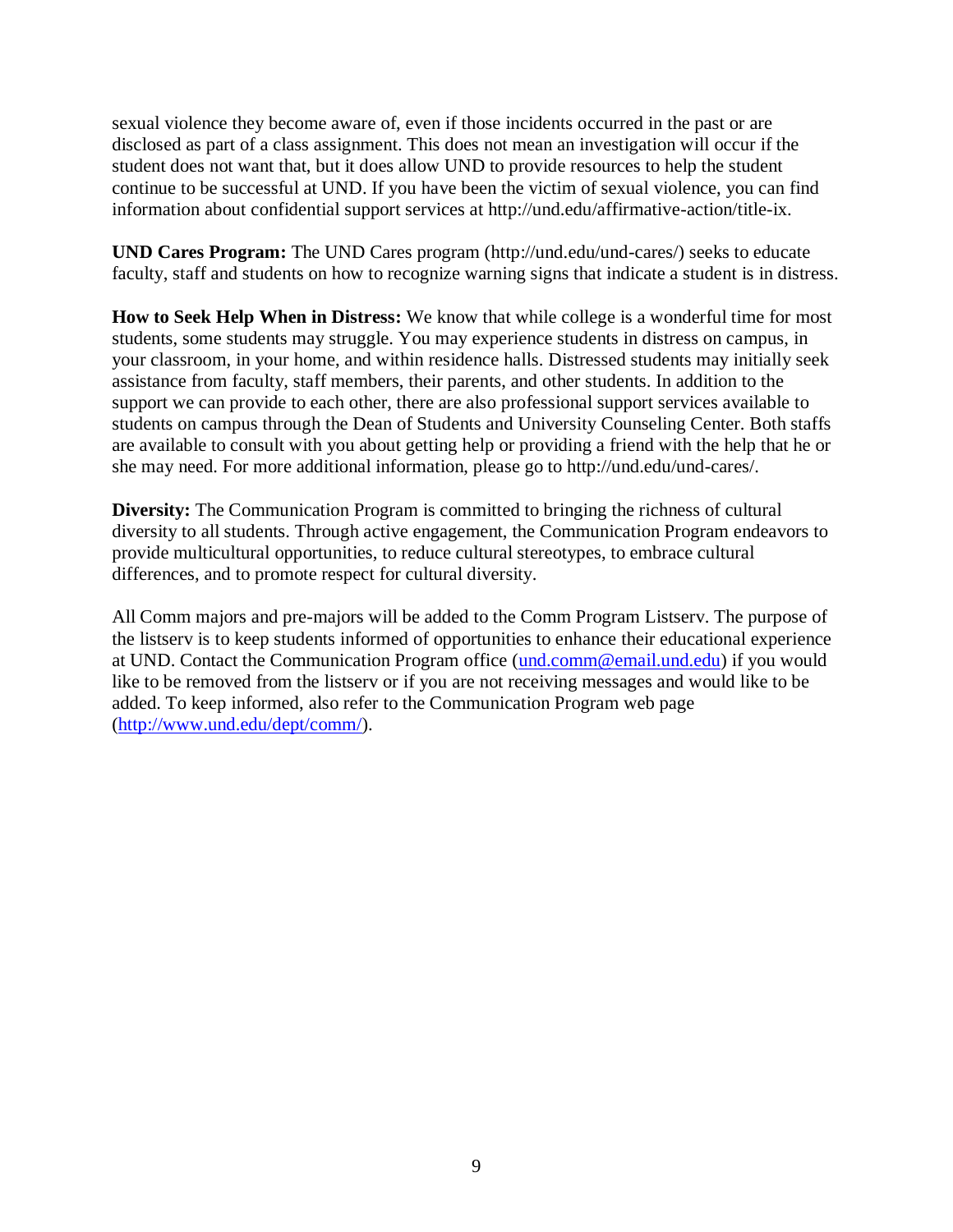# **CLASS SCHEDULE**

This is subject to change. Should any changes happen, it will be announced via email and an updated schedule will be posted on Blackboard (\* Dates that will NOT be counted toward attendance point are italicized).

| Week   | <b>Class</b>  | <b>Topic</b>                                                                 | <b>Readings / Assignments Due</b>                                                                                                                  |
|--------|---------------|------------------------------------------------------------------------------|----------------------------------------------------------------------------------------------------------------------------------------------------|
|        | Aug. 22 $(W)$ | Course and Instructor Introduction                                           |                                                                                                                                                    |
| Week 1 | Aug. 24 $(F)$ | Ch. 1: The Paradoxes in Global<br>Marketing and Advertising<br>(Online)      | Read and watch video on<br>$\bullet$<br>de Mooij Ch. 1<br><b>Submit Summary Note 1</b><br>$\bullet$<br>on Ch. 1 by Aug. 26<br>(Sunday) 11:59pm CST |
|        | Aug. 27 (M)   | <b>Individual Presentations</b>                                              |                                                                                                                                                    |
| Week 2 | Aug. 29 (W)   | Ch. 1: The Paradoxes in Global<br>Marketing and Advertising                  |                                                                                                                                                    |
|        | Aug. $31(F)$  | Ch. 3: Values and Culture (Online)                                           | Read and watch video on<br>$\bullet$<br>de Mooij Ch. 3<br><b>Submit Summary Note 2</b><br>$\bullet$<br>on Ch. 3 by Sep. 2<br>(Sunday) 11:59pm CST  |
|        | Sep. $3(M)$   | <b>LABOR DAY (No Class)</b>                                                  |                                                                                                                                                    |
| Week 3 | Sep. $5(W)$   | Ch. 3: Values and Culture $\&$<br><b>Individual Presentations</b>            |                                                                                                                                                    |
|        | Sep. $7(F)$   | Ch. 4: Dimensions of Culture<br>(Online)                                     | Read and watch video on<br>$\bullet$<br>de Mooij Ch. 4<br><b>Submit Summary Note 3</b><br>$\bullet$<br>on Ch. 4 by Sep. 9<br>(Sunday) 11:59pm CST  |
|        | Sep. 10 (M)   | Ch. 4: Dimensions of Culture                                                 |                                                                                                                                                    |
|        | Sep. 12 (W)   | <b>Individual Presentations</b>                                              |                                                                                                                                                    |
| Week 4 | Sep. 14 $(F)$ | Ch. 5: Culture and Consumer<br><b>Behavior</b> (Online)                      | Read and watch video on<br>$\bullet$<br>de Mooij Ch. 5<br><b>Submit Summary Note 4</b><br>$\bullet$<br>on Ch. 5 by Sep. 16<br>(Sunday) 11:59pm CST |
| Week 5 | Sep. 17 (M)   | Ch. 5: Culture and Consumer<br>Behavior &<br><b>Individual Presentations</b> |                                                                                                                                                    |
|        | Sep. 19 (W)   | <b>Guest Lecture I</b>                                                       |                                                                                                                                                    |
|        | Sep. 21 (F)   | Midterm Exam Review (In-Class)                                               |                                                                                                                                                    |
| Week 6 | Sep. 24 (M)   | Individual Presentations &<br>In-Class Team Meeting                          | Form your teams!<br>$\bullet$                                                                                                                      |
|        | Sep. 26 (W)   | Individual Presentations &<br><b>In-Class Team Meeting</b>                   | <b>Submit Reflection Paper I</b><br>$\bullet$<br>(on Guest Lecture I) by                                                                           |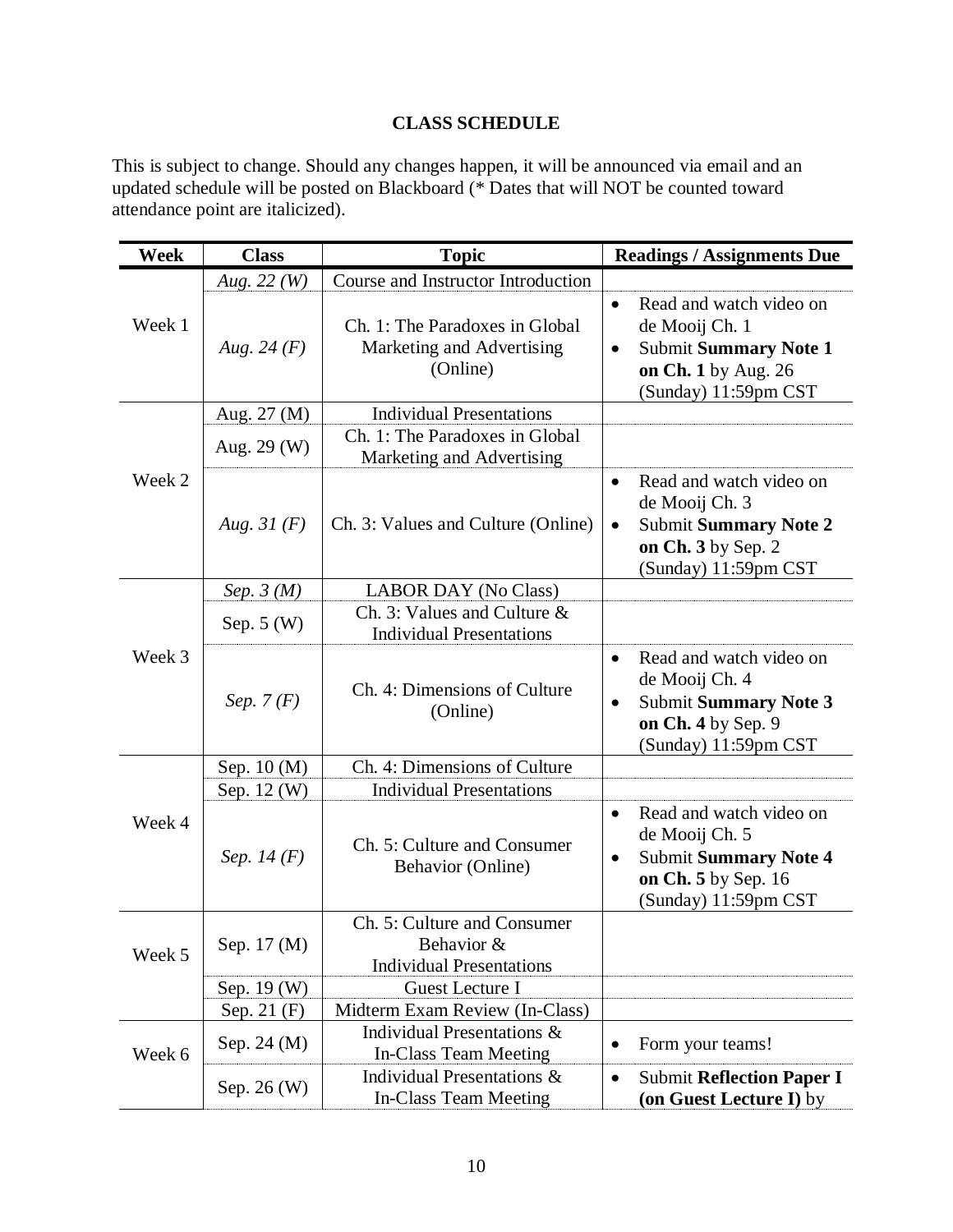|         |                       |                                                                         | Sep. 26 (Wed) 11:59pm<br><b>CST</b>                                                                                                                  |
|---------|-----------------------|-------------------------------------------------------------------------|------------------------------------------------------------------------------------------------------------------------------------------------------|
|         | Sep. 28 $(F)$         | No Class                                                                | Submit Intercultural/<br>$\bullet$<br><b>International Strategic</b><br><b>Communication Message</b><br><b>Analysis</b>                              |
|         | Oct. $1(M)$           |                                                                         | <b>Midterm Exam on</b><br>$\bullet$                                                                                                                  |
| Week 7  | Oct. $3(W)$           | <b>MIDTERM EXAM</b>                                                     | Blackboard (due by Oct. 3,<br>2018 at 11:59pm CST)                                                                                                   |
|         | Oct. $5(F)$           | Ch. 7: Culture and Communication<br>(Online)                            | Read and watch video on<br>$\bullet$<br>de Mooij Ch. 7<br><b>Submit Summary Note 5</b><br>$\bullet$<br>on Ch. 7 by Oct. 7<br>(Sunday) 11:59pm CST    |
| Week 8  | Oct. $8(M)$           | Ch. 7: Culture and Communication<br>& Individual Presentations          |                                                                                                                                                      |
|         | Oct. $10(W)$          | Individual Presentations &<br>In-Class Team Meeting                     |                                                                                                                                                      |
|         | <i>Oct.</i> 12 $(F)$  | Ch. 8: Culture and the Media<br>(Online)                                | Read and watch video on<br>$\bullet$<br>de Mooij Ch. 8<br><b>Submit Summary Note 6</b><br>$\bullet$<br>on Ch. 8 by Oct. 14<br>(Sunday) 11:59pm CST   |
|         | Oct. 15 (M)           | Ch. 8: Culture and the Media &<br><b>Individual Presentations</b>       |                                                                                                                                                      |
|         | Oct. 17 (W)           | Individual Presentations &<br>In-Class Team Meeting                     |                                                                                                                                                      |
| Week 9  | <i>Oct.</i> 19 $(F)$  | Ch. 9: Culture and Advertising<br>Appeals (Online)                      | Read and watch video on<br>$\bullet$<br>de Mooij Ch. 9<br><b>Submit Summary Note 7</b><br>$\bullet$<br>on Ch. 9 by Oct. 21<br>(Sunday) 11:59pm CST   |
| Week 10 | Oct. 22 (M)           | Ch. 9: Culture and Advertising<br>Appeals & Individual<br>Presentations | <b>Submit Team Paper Part</b><br>$\bullet$<br>I by Oct. 22 (M) 11:59pm<br><b>CST</b>                                                                 |
|         | Oct. 24 (W)           | <b>Individual Presentations</b>                                         |                                                                                                                                                      |
|         | <i>Oct.</i> 26 $(F)$  | Ch. 10: Culture and Execution<br>Style (Online)                         | Read and watch video on<br>$\bullet$<br>de Mooij Ch. 10<br><b>Submit Summary Note 8</b><br>$\bullet$<br>on Ch. 10 by Oct. 28<br>(Sunday) 11:59pm CST |
| Week 11 | Oct. $29 \text{ (M)}$ | Ch. 10: Culture and Execution<br>Style & Individual Presentations       |                                                                                                                                                      |
|         | Oct. 31 (W)           | <b>Individual Presentations</b>                                         |                                                                                                                                                      |
|         | Nov. $2(F)$           | No Class                                                                | Submit Intercultural/<br>$\bullet$                                                                                                                   |